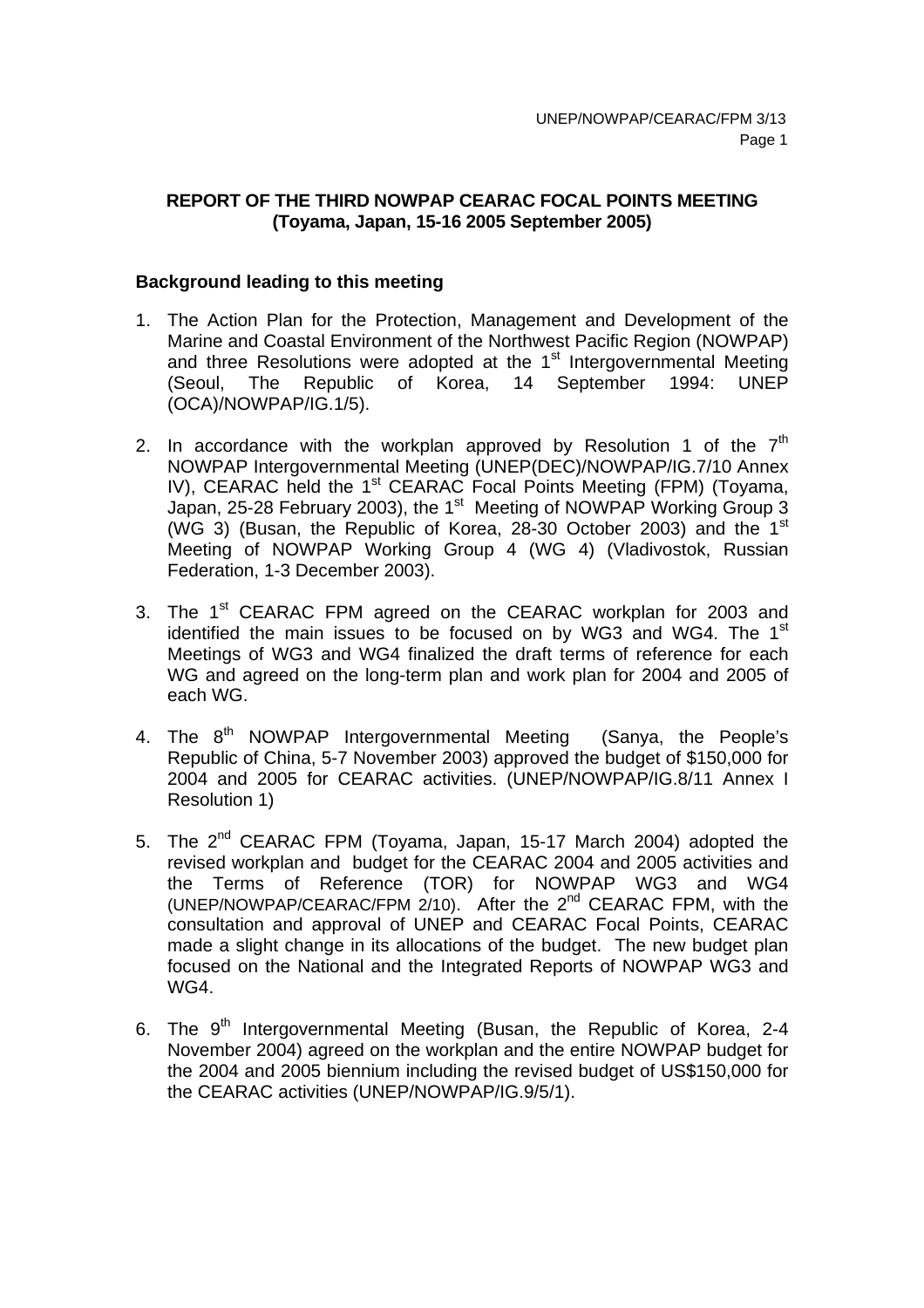- 7. Based on the decision of the  $2^{nd}$  CEARAC FPM, CEARAC also held the  $2^{nd}$ Meeting of NOWPAP WG3 (Qingdao, the People's Republic of China, 25-26 November 2004) and the  $2^{nd}$  Meeting of NOWPAP WG4 (Beijing, the People's Republic of China, 14-15 October 2004).
- 8. In WG3 and WG4, the meetings reviewed the preparation of the National Reports and discussed the contents of the Integrated Reports respectively. Moreover, WG3 reviewed the development of the Harmful Algal Blooms HAB reference database, and WG4 reviewed the development of the Remote Sensing RS) information network system.

## **Agenda Item 1 Opening of the meeting**

9. The meeting was opened at 9:00 at the Conference Room in Tower 111 (Intec-Building), Toyama, Japan, on 15 September 2005 by the Director of CEARAC, Mr. Masanobu Miyazaki. He welcomed all the participants to the meeting. Welcoming remarks by Dr. Alexander Tkalin, NOWPAP Coordinator followed.

## **Agenda Item 2 Organization of the meeting**

- 10. The meeting elected Dr. Vladimir Shulkin as the Chairperson and Mr. Jianhui Zhang as the Rapporteur in line with paragraph 5.2 of the Terms of Reference of the NOWPAP CEARAC FPM (UNEP/NOWPAP IG.8 7/1). Dr. Shulkin was invited to give an opening statement and he expressed the importance of discussing future plans and making reasonable decisions.
- 11. Rules of procedure were established according to the Terms of Reference of the CEARAC focal point meeting, approved at the  $8<sup>th</sup>$  Intergovernmental meeting (IGM). It was proposed that, for the purposes of this meeting, the rules used here be those of the UNEP Governing Council, adjusted as appropriate to suit the nature of the meeting.
- 12. English was the working language of the meeting. The secretariat provided a provisional list of the documents.

# **Agenda Item 3 Adoption of the Agenda**

- 13. The director of CEARAC introduced the Provisional Agenda (UNEP/NOWPAP/CEARAC/FPM 3/1) with the Annotated Provisional Agenda (UNEP/NOWPAP/CEARAC/FPM 3/2) and the schedule of the FPM.
- 14. The agenda was adopted without any changes.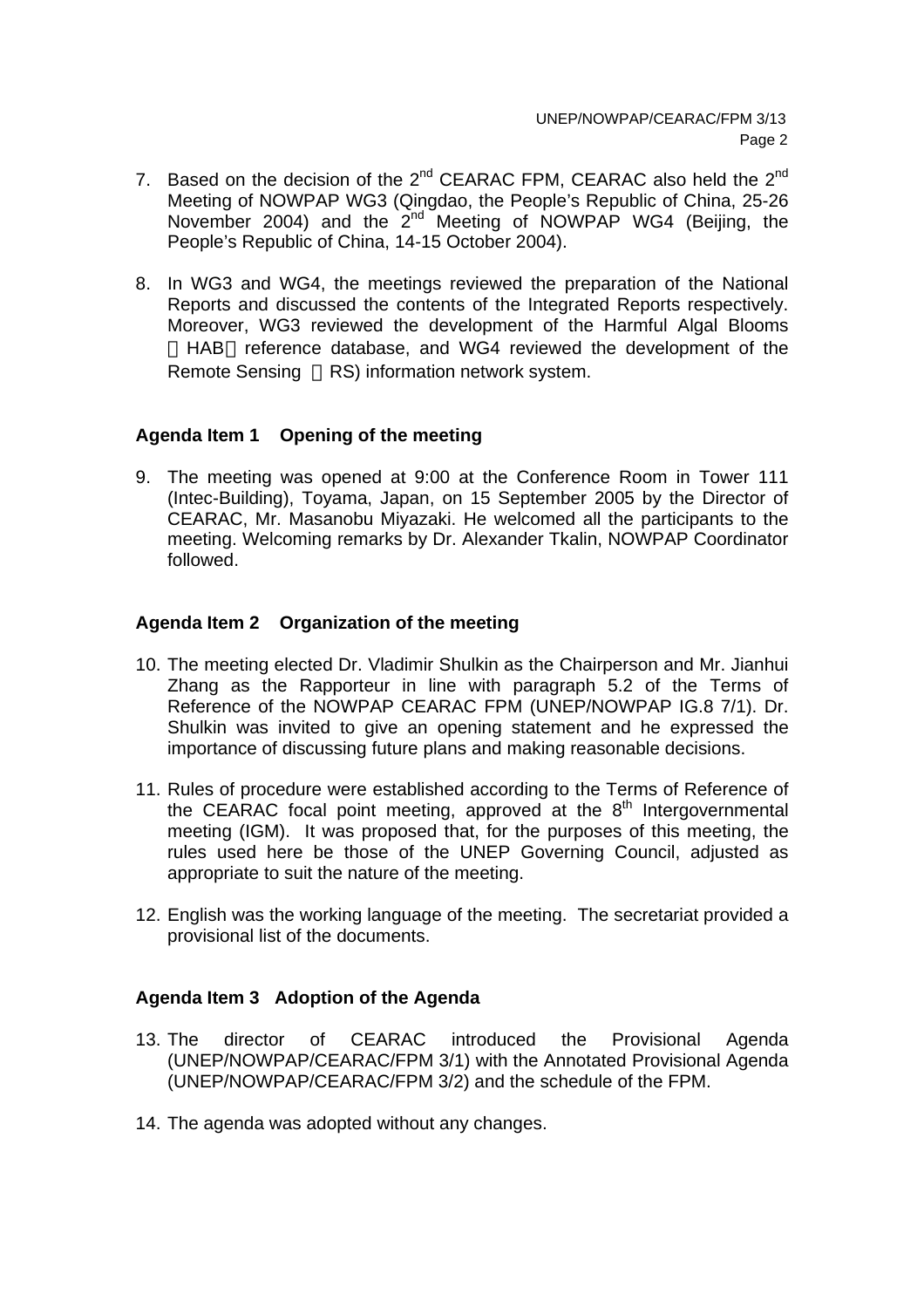### **Agenda Item 4 Report of the NOWPAP coordinator on the implementation of the Northwest Pacific Action Plan**

15. Dr. Tkalin, Coordinator of NOWPAP, reported on the progress of all NOWPAP activities during the intersessional period including the  $9<sup>th</sup>$ NOWPAP IGM held in Busan, the Republic of Korea, 2-4 November 2004, the opening of a Regional Coordinating Unit (RCU) for NOWPAP. The activities of RACs were also reported.

### **Agenda Item 5 Report of the director of CEARAC on the implementation of CEARAC activities in 2004 and 2005**

- 16. The director of CEARAC reported on the implementation of CEARAC activities for 2004-2005 biennium and related expenditure of the budget. (UNEP/NOWPAP/CEARAC/FPM 3/4). He outlined the main achievements of the 2<sup>nd</sup> FPM (March 2004, Toyama), 2<sup>nd</sup> NOWPAP WG3 Meeting (November 2004, Qingdao), 2<sup>nd</sup> NOWPAP WG4 Meeting (October 2004, Beijing).
- 17. As NPEC related activities, the 3<sup>rd</sup> International Workshop on Marine Remote Sensing in the Northwest Pacific Region (October 2004, Beijing) and the first International Workshop on HAB in the Northwest Pacific Region (June-July 2005, Toyama) were introduced. Both were very successful in providing opportunities to exchange opinions in the region.
- 18. The meeting acknowledged the CEARAC activities for 2004 and 2005.

# **Agenda Item 6 Review of NOWPAP Working Group 3 (Harmful Algal Blooms) intersessional activity and discussion of the proposed workplan and budget**

#### **6.1 Report of NOWPAP WG3(HAB) intersessional activity**

- 19. The secretariat reported on the WG3 intersessional activities of 2004 and 2005. The report reviewed activities of WG3 such as preparing the National Reports and the Draft Integrated Report on HAB for the NOWPAP Region, establishment of the HAB Reference Database and the *Cochlodinium* Homepage, and work of the *Cochlodinium* Corresponding Group (CCG). A summary of the First International Workshop on HAB in the Northwest Pacific Region (June 30- July 1, 2005, Toyama, Japan) was also given.
- 20. The secretariat announced that the National Reports will be published soon; and the Integrated Report is to be published by the end of 2005.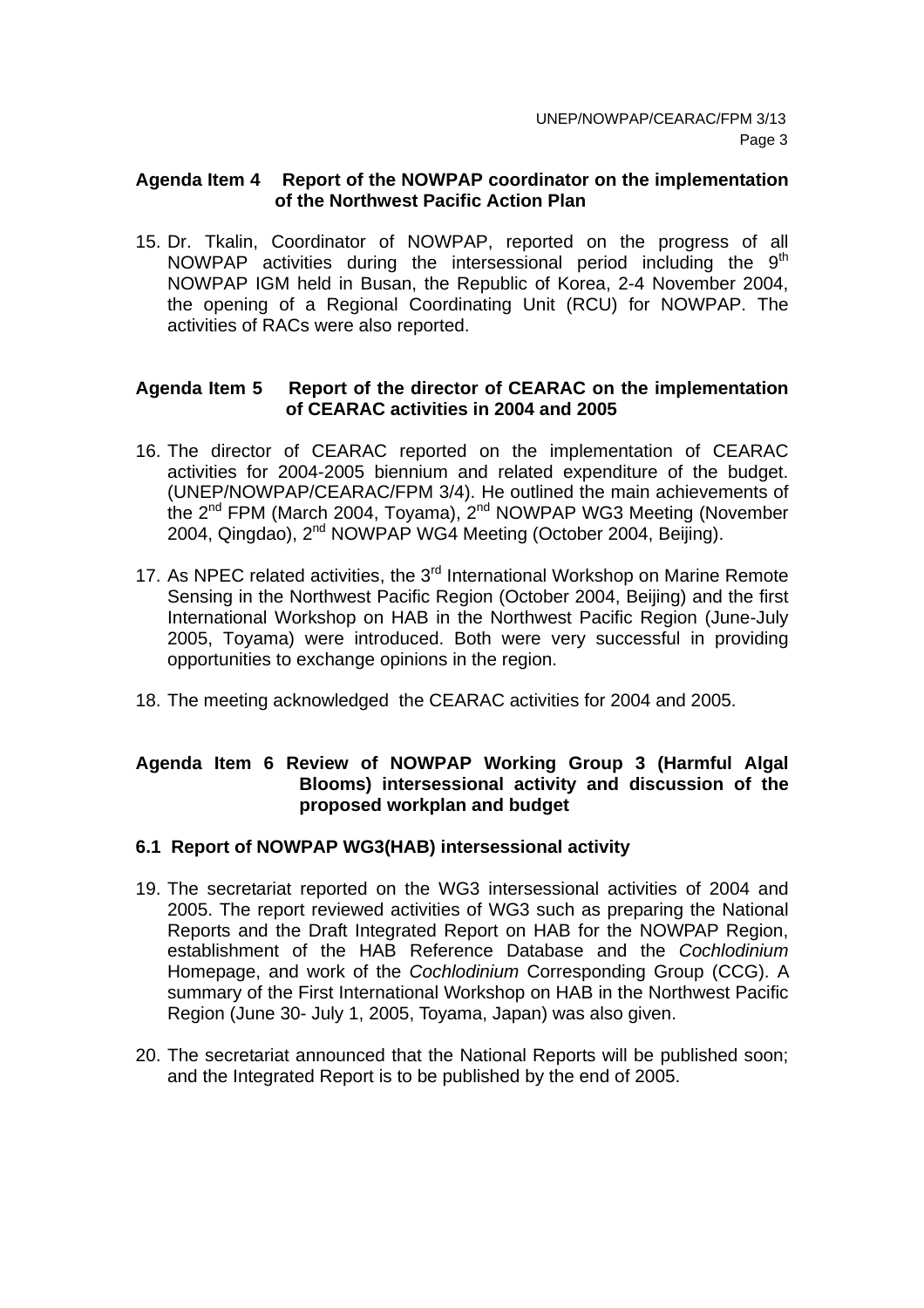- 21. The HAB Reference Database (opened in April 2005) and the *Cochlodinium* Homepage (opened in September 2005) are now available. The secretariat agreed to introduce links to the database and the homepage on the CEARAC website as requested by the meeting. The secretariat also agreed to set an access counter to understand needs, as suggested by Dr. Ichiro Asanuma.
- 22. Dr. Yasuwo Fukuyo mentioned that the HAB Reference Database is still under development. The meeting agreed to collect more documentary information for the database.
- 23. The meeting agreed on the aim to avoid duplication of activities of other organizations and acknowledged that the HAB Reference Database is different from that of PICES. This database deals with publications on HAB; the database of PICES collects information on HAB events.
- 24. Dr. Fukuyo suggested that the activities of WG3 should be understood by the general public in the NOWPAP member countries. Therefore, *Cochlodinium* Homepage or pamphlets of *Cochlodinium* can be translated from English (official language of NOWPAP) into the mother tongue of each county. The meeting agreed it is important to translate general information for the public.

# **6.2 Draft Integrated Report on HABs for the NOWPAP Region**

- 25. The secretariat presented the Draft Integrated Report on HABs for the NOWPAP Region. The meeting agreed there are many difficulties in standardizing information on HABs from different countries and suggested that efforts for standardization should be continued. Nevertheless, the present Integrated Report is the most comprehensive report on HAB so far.
- 26. The secretariat agreed to revise the terminology of monitoring 'site' and 'station' in the National Report of China (suggested by Mr. Zhang and Ms. Xin Jing) and to insert a table of contents.
- 27. The Integrated Report will be sent to WG3 experts, after some revision, as soon as possible. After approval by WG3 experts within two weeks, the report will be sent to CEARAC FPs for their approval, tentatively by the end of October 2005.

# **6.3 Workplan and budget of the NOWPAP WG3 (HAB)**

28. The secretariat presented a plan to make a booklet of case studies of mitigation of red tide. The meeting agreed on the outline of the proposal, but suggested that the title and contents of the booklet would be reconsidered after hearing advice from WG3 experts.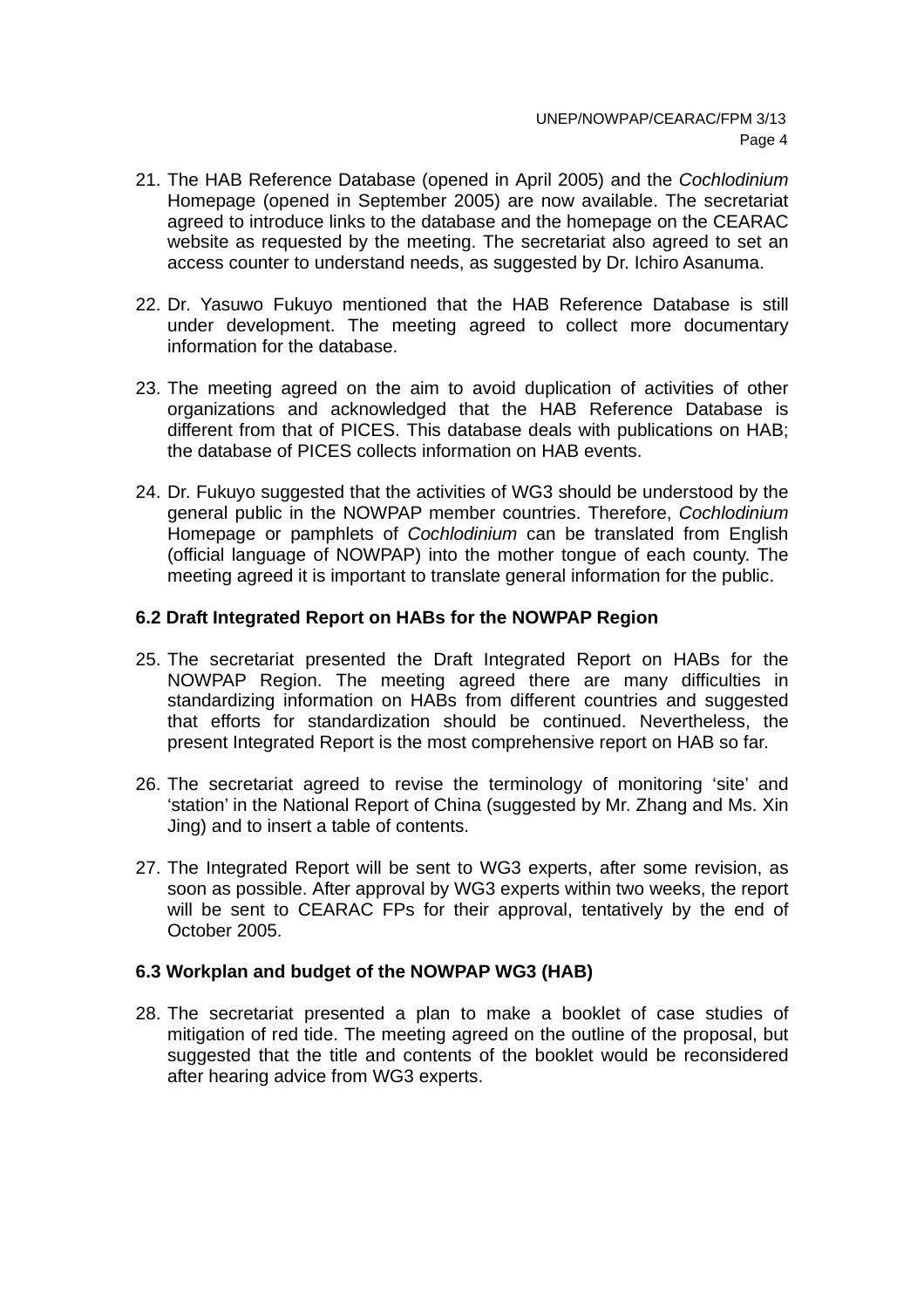- 29. The meeting agreed to consider making the updated National Reports and the Integrated Reports in the future when necessary, which was suggested by Dr. Fukuyo.
- 30. The meeting agreed on the necessity of collaboration between WG3 and WG4. Dr. Asanuma suggested having a joint working group meeting of WG3 and WG4 in 2006.

## **Agenda Item 7 Review of NOWPAP Working Group 4 (Remote Sensing) intersessional activity and discussion of the proposed workplan and budget**

## **7.1 Report of NOWPAP Working Group 4 intersessional activities**

- 31. The secretariat reported on the WG4 intersessional activities of 2004 and 2005. Following the secretariat's presentation, Ms. Jing gave supplementary comments about the 2<sup>nd</sup> WG4 meeting held in Beijing.
- 32. Dr. Hee-Gu Choi asked how the portal site on ocean remote sensing was established even though it was not on the list of CEARAC budget expenditure. The secretariat replied that the system itself was developed by NPEC funds, and collecting link information for the website was conducted by WG4 Members on a voluntary basis.
- 33. Dr. Choi suggested consolidating the websites for each of the CEARAC activities in order to improve appearance and give easier access to information. The secretariat agreed to renew the CEARAC website soon.

## **7.2 Draft Integrated Report on Ocean Remote Sensing in the NOWPAP Region**

- 34. The secretariat presented the progress of the Draft Integrated Report on Ocean Remote Sensing in the NOWPAP Region.
- 35. Dr. Asanuma commented that it is confusing to add information which is not written in the National Reports to the Integrated Report, such as refinement of the guideline of Chapter 9. The secretariat explained their editing policy that new information or contents can be added if they are necessary to describe the situation, even the contents of the Integrated Report is based on the National Reports. The meeting agreed in general with the contents of the Integrated Report presented.
- 36. The Integrated Report will be sent to WG4 experts, after some revision, as soon as possible. After approval by WG4 experts within two weeks, the report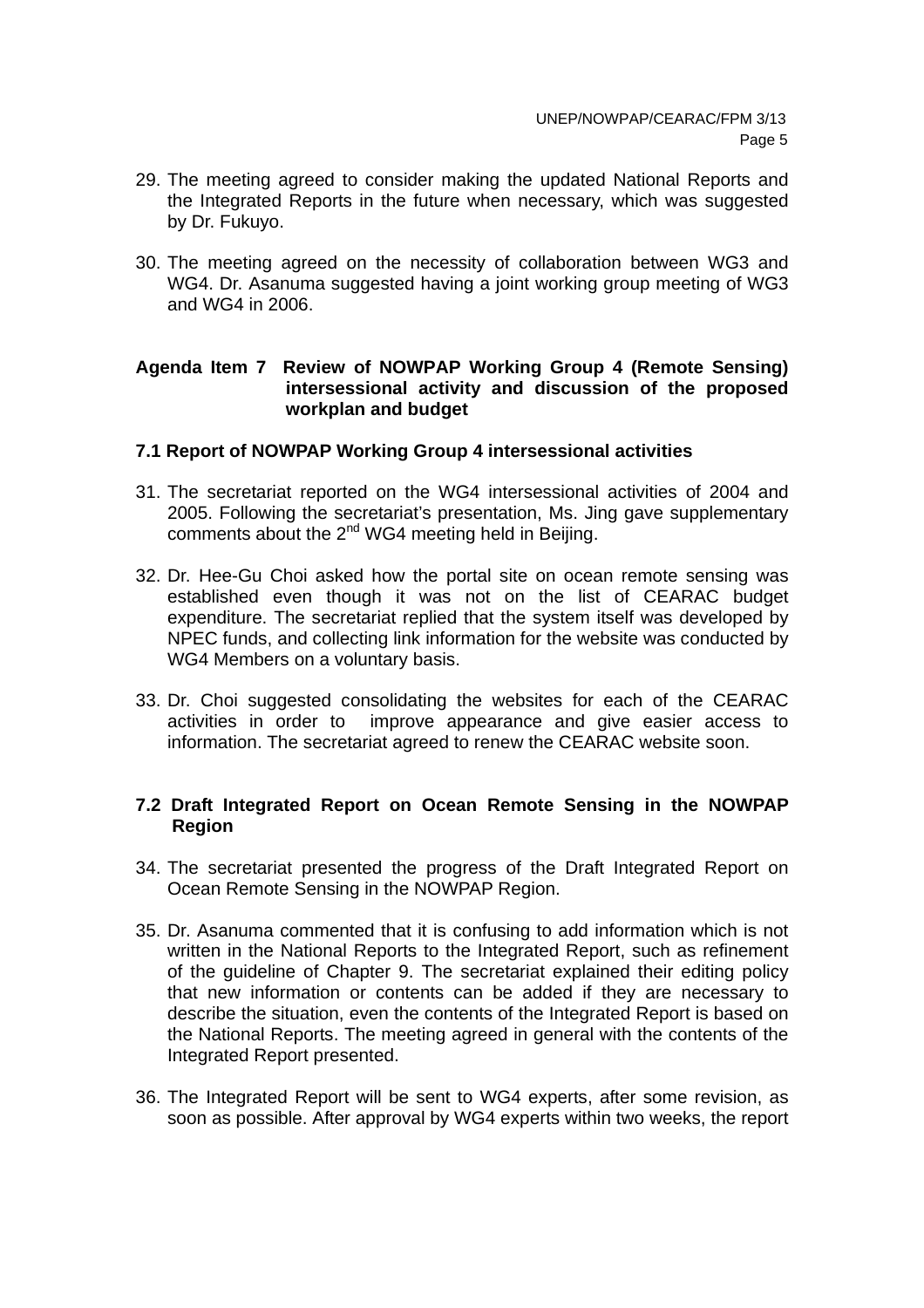will be sent to CEARAC FPs for their approval, tentatively by the end of October 2005.

## **7.3 Remote Sensing of oil spills in the NOWPAP Region**

37. Mr. Denis V. Darkin on behalf of Dr. Leonid Mitnik, the Russian Focal Point, presented Remote Sensing of oil spills in the NOWPAP Region and made suggestions about a training cruise during PORSEC 2006 and some ideas about possible collaboration of WG3 and WG4.

### **7.4 Draft Workplan and budget for the NOWPAP Working Group 4 (Remote Sensing)**

- 38. The secretariat presented a draft workplan and budget for the NOWPAP Working Group 4 for 2006 and 2007.
- 39. Dr. Choi commented that the budget in table 3.1 in document 3/10 was not clear in relation to the total budget of CEARAC. The meeting agreed to discuss the full CEARAC workplan and budget including the budget for WG3 and WG4 on the second day, as part of Agenda Item 10
- 40. Dr. Asanuma supported the idea of refining the guideline in the Draft Workplan for WG4 because having common guidelines for monitoring can be connected to consolidating data with consistency in the NOWPAP Region. Dr. Asanuma added that it could also be a first step towards exchange of environmental information among NOWPAP Members under MoU.

#### **Agenda Item 8 Report of NOWPAP Intersessional Workshop**

#### **8.1 NOWPAP Evolution; New Directions for the NOWPAP RACs and RCU**

- 41. Dr. Tkalin presented NOWPAP Evolution; New Direction for the NOWPAP RACs and RCU.
- 42. Dr. Tkalin explained that activities of WG3 and WG4 in CEARAC would be continued for the next biennium after approval by the  $10<sup>th</sup>$  IGM. Dr. Tkalin added that activities on Marine Litter and Land Based Sources will be conducted in cooperation with other RACs. The meeting acknowledged the NOWPAP Evolution.

## **8.2 Establishment of a Marine Litter Activity (MALITA) (UNEP/NOWPAP/IS.1/4)**

43. Dr. Tkalin presented the establishment of Marine Litter Activity (MALITA).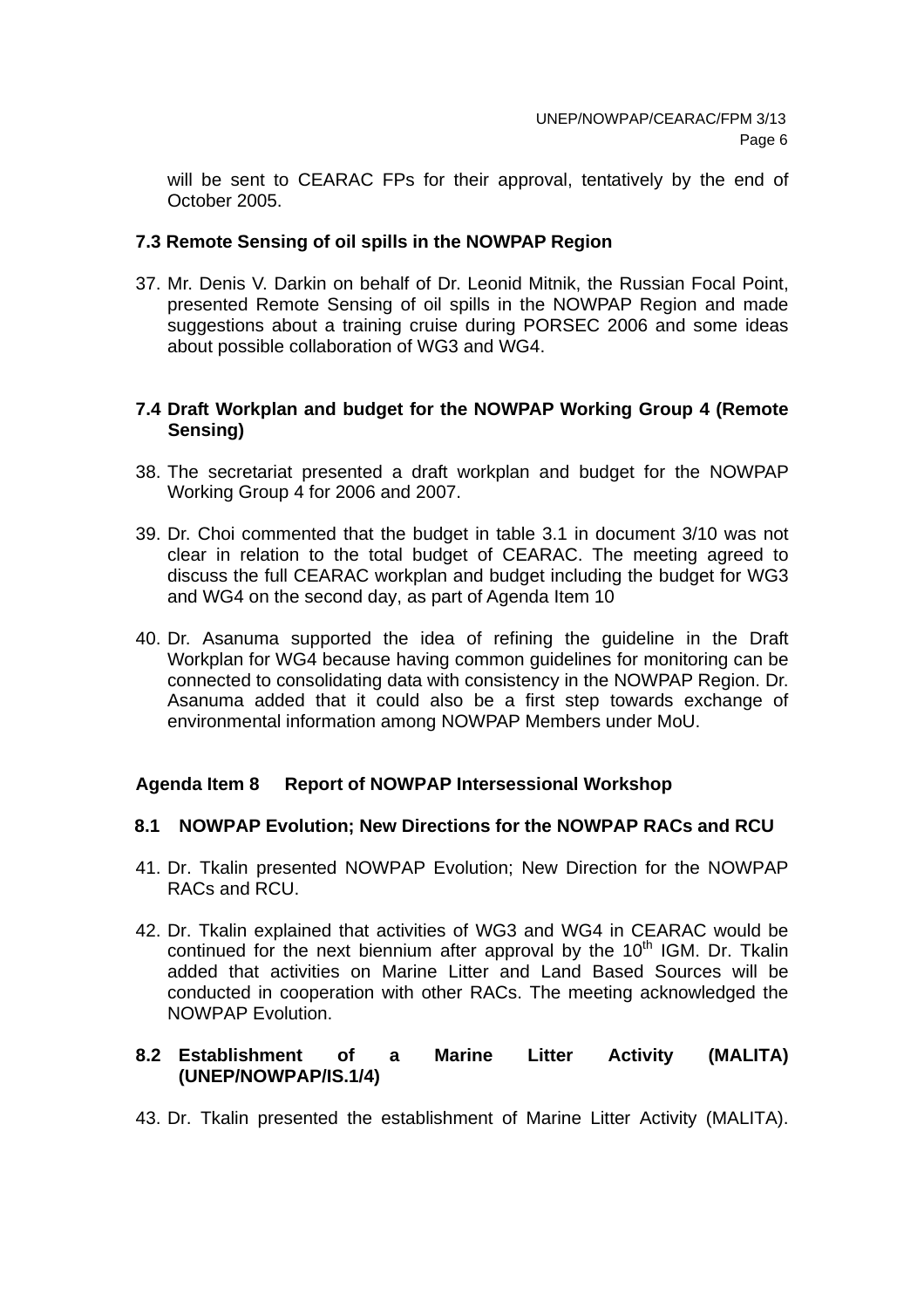The activity of MALITA may be conducted by the budget which will be requested by RCU to the 10<sup>th</sup> IGM. RCU hoped that MALITA will be approved by the 10<sup>th</sup> IGM. The meeting acknowledged the idea of MALITA.

## **Agenda Item 9 Discussion of CEARAC New Activity –Marine Litter -**

- 44. The secretariat presented a new CEARAC activity, which corresponds with "New directions for the NOWPAP RACs and RCU" and "Establishment of a Marine Litter Activity". The meeting was invited to review this activity and discuss the preliminary workplan and budget (UNEP/NOWPAP/CEARAC/FMP 3/11).
- 45. Dr. Choi expressed her concerns about budget allocations of the Marine Litter activity in CEARAC. The Secretariat stressed again that the Marine Litter activity in CEARAC is only possible if the budget from RCU is secured.
- 46. Dr. Tkalin explained that other new suggested activities of CEARAC such as Land Based sources and Marine Litter will be conducted, if GEF funds are gained and MALITA is approved in the 10<sup>th</sup> IGM.
- 47. Mr. Norihiko Tanaka, a Japanese FP and representative of the Ministry of the Environment of Japan, reported that more than 10,000 items of medical wastes have drifted onto Japanese beaches during August 2005. Mr. Tanaka appreciated the positive and proactive attitude of CEARAC to marine litter issues. The Japanese government is seriously concerned about marine litter issues lately.
- 48. The secretariat and Dr. Tkalin explained that the budget of MALITA for NOWPAP is a subject of approval by the 10<sup>th</sup> IGM. NOWPAP RCU will reallocate the budget for MALITA to RACs while coordinating them appropriately.
- 49. Dr. Asanuma pointed out the importance of cooperation with other international organizations because marine litter is a worldwide problem.
- 50. Dr. Asanuma gave some additional information about Kuroshio, which is an important transporter of marine litter in the NOWPAP Region.

#### **Agenda Item 10 Discussion of the proposed workplan and budget for 2006**  and 2007 biennium and recommendation to the 10<sup>th</sup> IGM **of NOWPAP**

51. The secretariat introduced the draft workplan and budget of CEARAC for 2006 and 2007 biennium (UNEP/NOWPAP/CEARAC/FPM 3/12).